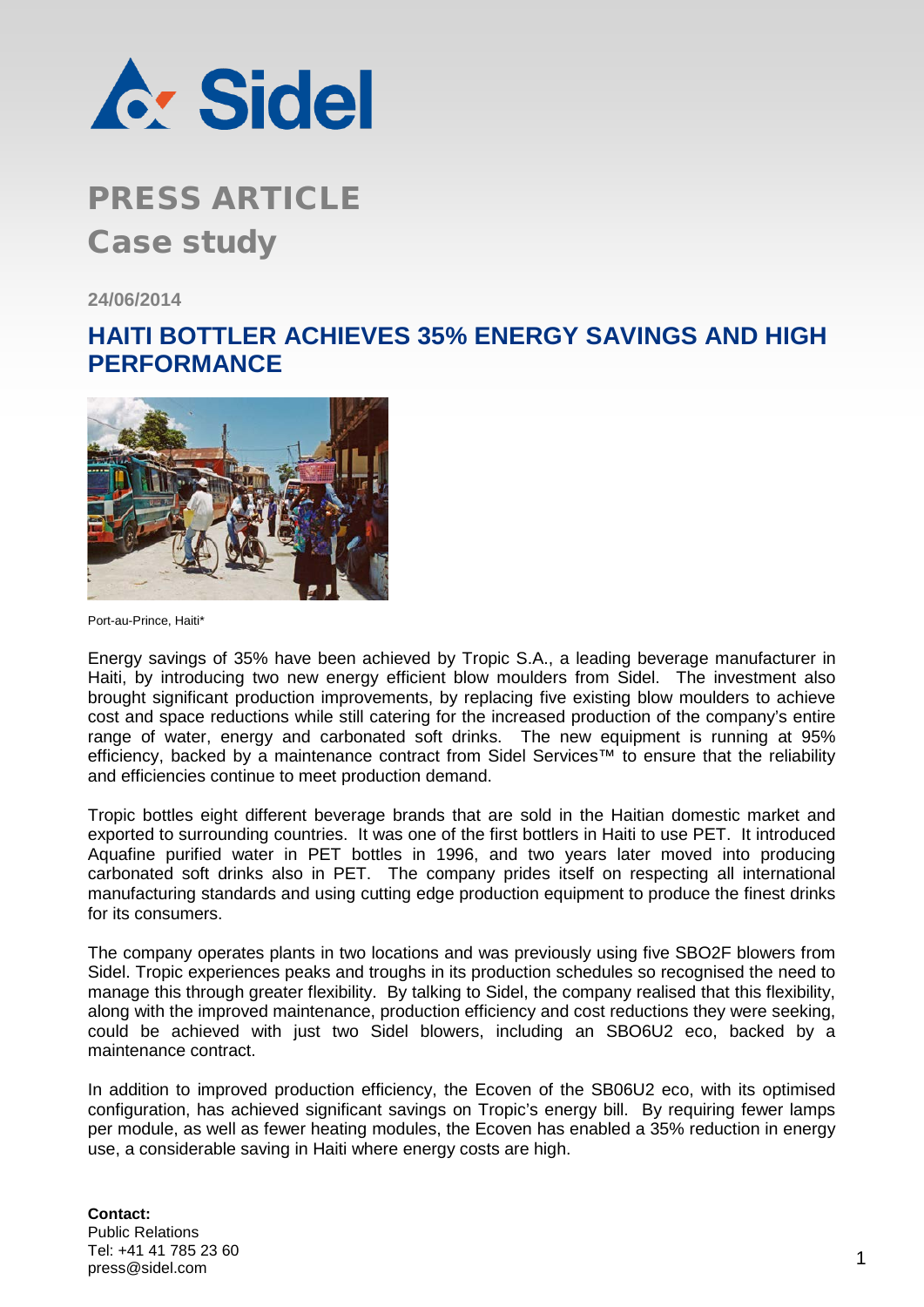

# PRESS ARTICLE Case study

To keep the new equipment running at the right performance level, Tropic also decided to take out a maintenance contract from Sidel Services. This maintenance contract ensures regular servicing by expert Sidel technicians so that Tropic can take action before any problems arise and avoid costly breakdowns. It also covers training of Tropic's own personnel on preventative maintenance topics. This makes Tropic less dependent on external specialists – who can often be hard to find when you need them most.



\*Image credit: www.galenfrysinger.com

**Contact:** Public Relations Tel: +41 41 785 23 60<br>press@sidel.com nei. +41 41 765 23 60<br>press@sidel.com 22